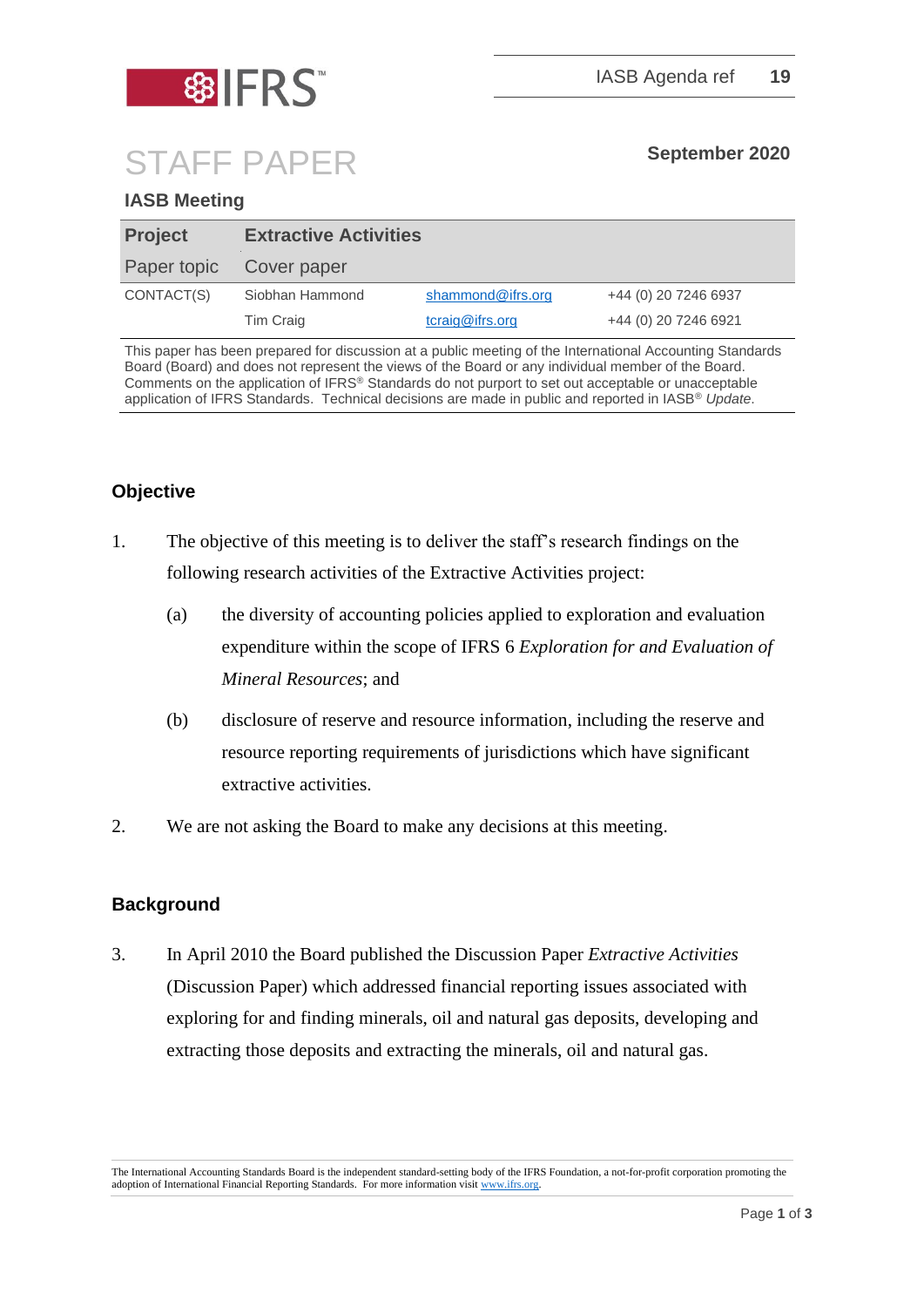- 4. The Board received 141 comment letters from a wide range of stakeholders. The comment letter analysis was tabled at the October 2010 Board meeting (see *[October](https://cdn.ifrs.org/-/media/project/extractive-activities/ap7a-comment-letter-summary.pdf)  [2010 Agenda Paper 7A](https://cdn.ifrs.org/-/media/project/extractive-activities/ap7a-comment-letter-summary.pdf)*).
- 5. Following feedback from the 2015 Agenda Consultation, the Board decided to add a new research project on extractive activities to the research pipeline. This research project was activated in 2018 and aims to gather evidence to help the Board decide whether to start a project to develop proposals on accounting requirements that would amend or replace IFRS 6.
- 6. The Board issued IFRS 6 in 2004 as an interim step. The Standard allows entities adopting IFRS Standards to continue to apply some aspects of their existing accounting policies for exploration and evaluation expenditure until the Board reviews the accounting practices of entities engaged in extractive activities. This has led to diversity in practice in the accounting policies developed by entities with extractive activities.
- 7. In 2018, feedback was requested from the national standard-setters whose staff contributed to the development of the Discussion Paper (being Australia, Canada, Norway and South Africa). Those national standard-setters were asked to provide an update on extractive activities in their jurisdictions since the publication of the Discussion Paper in 2010. Additionally, those national standard-setters were asked:
	- (a) how these changes might affect the research findings of the Discussion Paper; and
	- (b) if, as a result of these changes, they recommend the Board consider performing additional research.
- 8. This feedback was presented to the Board at its March 2019 meeting (see *[March 2019](https://cdn.ifrs.org/-/media/feature/meetings/2019/march/iasb/ap19-extractive-activities.pdf)  [Agenda Paper 19](https://cdn.ifrs.org/-/media/feature/meetings/2019/march/iasb/ap19-extractive-activities.pdf)*).
- 9. At its September 2019 meeting, the Board discussed the potential effects, if any, on the analysis and proposals in the Discussion Paper in light of (see *[September 2019](https://www.ifrs.org/news-and-events/calendar/2019/september/international-accounting-standards-board/?f1=2019&f2=September&f3=) [Agenda Papers 19-19F](https://www.ifrs.org/news-and-events/calendar/2019/september/international-accounting-standards-board/?f1=2019&f2=September&f3=)*):
	- (a) Standards, amendments and other Board documents issued since the publication of the Discussion Paper; and